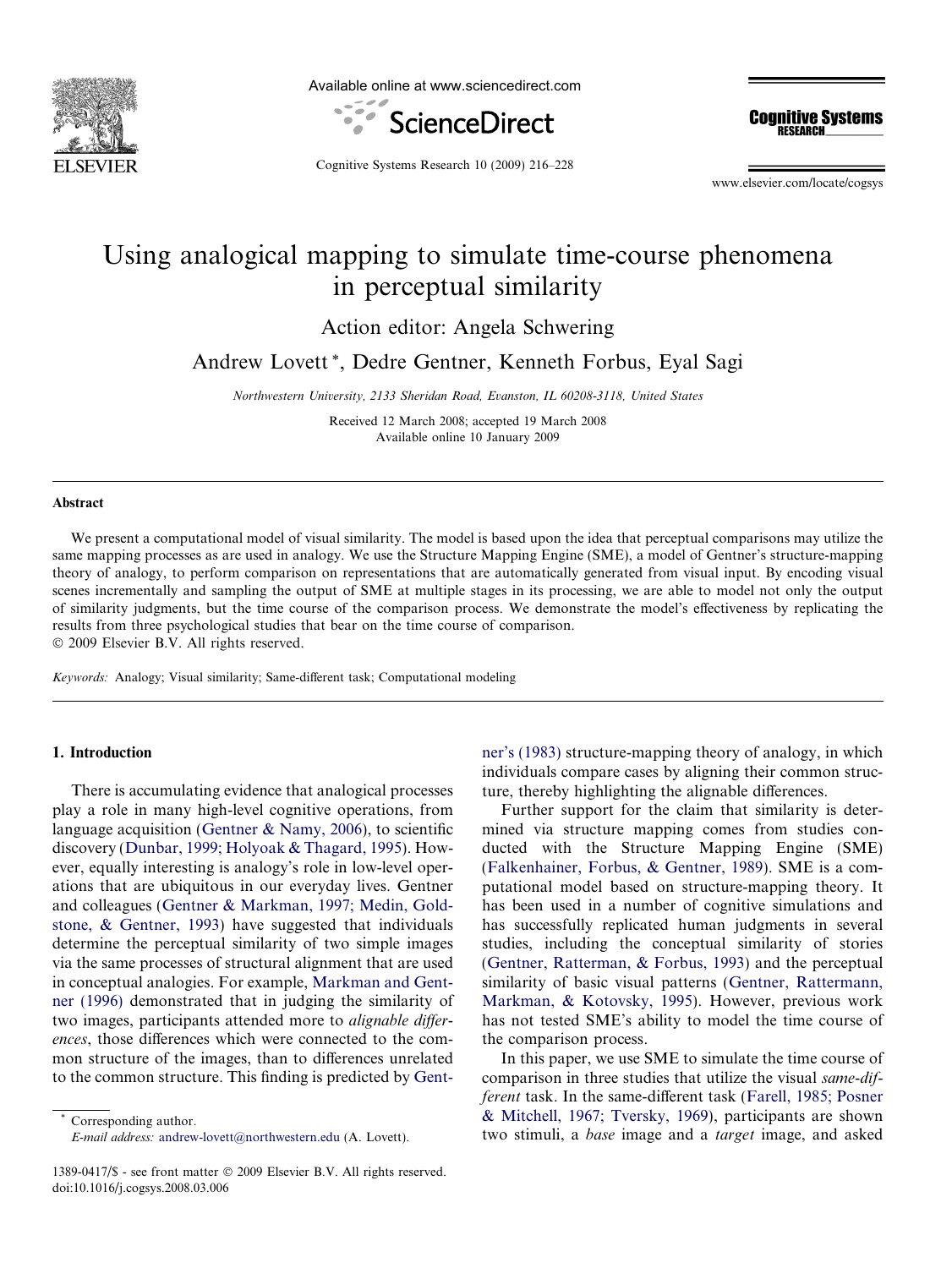to judge whether the stimuli are the same. A consistent finding across a broad range of stimuli (see [Farell, 1985](#page-11-0) for a review) is that as the number of differences between the stimuli increases, the time required to respond ''different" decreases. In contrast, the error rate for detecting that stimuli are different typically remains fairly stable (and low), regardless of the number of differences. Given enough time, participants are generally able to detect that the stimuli are different, even when there is only a single difference between them.

[Goldstone and Medin \(1994\)](#page-12-0) studied the time course of the same-different task in greater detail by limiting the amount of time available for comparing the stimuli. They found a shift over time. Under very short deadlines, participants' similarity judgments depend only on the attribute matches between the two figures. However, when given more time, participants rely more on the relational matches. At this later stage, only those matches that are consistent with a global mapping between the structure of the stimuli contribute to the similarity of the stimuli.

A study by [Sloutsky and Yarlas \(submitted for publica](#page-12-0)[tion\)](#page-12-0) suggests that a further distinction must be made between the time course of encoding stimuli and the time course of comparing stimuli. Their results (described in detail below) indicate that individuals are faster to encode attributes than to encode relations when viewing a perceptual scene. Thus, there may be two factors that operate to make relational matches occur later during comparison than attribute matches: the time required for encoding ([Lovett, Gentner, & Forbus, 2006](#page-12-0)) and the time required for comparison ([Gentner & Sagi, 2006; Goldstone &](#page-12-0) [Medin, 1994](#page-12-0)).

We present a model of the same-different task that takes account of both encoding and comparison processes. The comparison process is modeled using SME. We argue that the multiple stages that SME uses to construct mappings provide part of the explanation for the rapid difference judgments individuals make when either the stimuli are very dissimilar or there is limited time for comparison ([Gentner & Sagi, 2006; Sagi, Gentner, & Lovett, in prepa](#page-12-0)[ration](#page-12-0)). The encoding process is modeled as an incremental, any-time process in which attributes are encoded before relations. We use automatically generated structural representations of sketched stimuli, to reduce tailorability.

This paper describes our model of the same-different task, using incremental encoding and SME's multi-stage comparison process to explain both time course and error rate phenomena. We start with an overview of SME, focusing on how SME's operations are sampled to provide same/different judgments that depend on timing. Next we review three same-different studies that provide evidence about time course phenomena, focusing on the constraints they suggest for models. We then describe our model of the encoding process, including automatic generation of representations. We show that the combination of SME and our model of encoding can replicate both timing and error rate results from the three human studies.

# 2. The Structure-Mapping Engine

The Structure-Mapping Engine (SME) ([Falkenhainer](#page-11-0) [et al., 1989; Forbus & Oblinger, 1990\)](#page-11-0) is a computational model of [Gentner's \(1983\)](#page-11-0) structure-mapping theory of analogy. It takes as input two cases, a base and a target. Each case is a structural description containing entities and expressions. Expressions can describe attributes, such as the color or shape of an object, or relations, such as one object being larger than another, or above it. Firstorder relations connect entities, whereas higher-order relations connect other relations. SME finds one or more mappings between the base and target by aligning their common relational structure. It prefers mappings that maximize systematicity, i.e., include larger relational structures, especially those containing higher-order relations that constrain the lower-order relations.

A mapping has three parts: (1) A list of correspondences between items (entities and expressions) in the base and target. (2) A structural evaluation score measuring the degree of similarity between base and target. (3) A set of candidate inferences about the target, supported by what is known about the base and the correspondences.

SME computes mappings in three stages (see [Fig. 1\)](#page-2-0), which we illustrate with an analogy between basketball and soccer. [Fig. 2](#page-2-0) shows the expressions for the base case (basketball) and the target case (soccer), with entities in boldface. The expressions describing colors are examples of attributes. The expressions beginning with score and moveThrough are examples of first-order relations. The cause expressions are examples of higher-order relations.

In the local match stage, SME computes all possible match hypotheses between items in the base and target. A match hypothesis is created between every pair of expressions that share the same predicate. In the sports example, there would be a match hypothesis between (white net0) in the base and (white net1) in the target, as well as a match hypothesis between (white net0) in the base and (white soccer-ball) in the target. Match hypotheses are formed for both attributes and relations, so there would also be a match hypothesis between each of the two causal relationships in the base and the causal relationship in the target. SME also attempts to create match hypotheses between arguments of matched expressions. This generates match hypotheses between entities. For example, the match hypothesis between (score player0 points0) and (score player1 points1) generates match hypotheses between player0 and player1 and between points0 and points1. This process of matching the arguments of matched predicates can also lead to matches between expressions with non-identical predicates: e.g., matching two terms with different functions, such as mapping pressure to temperature in a water/ heat analogy. The result of the local match construction process is an inchoate, typically structurally inconsistent set of match hypotheses, out of which consistent global mappings emerge.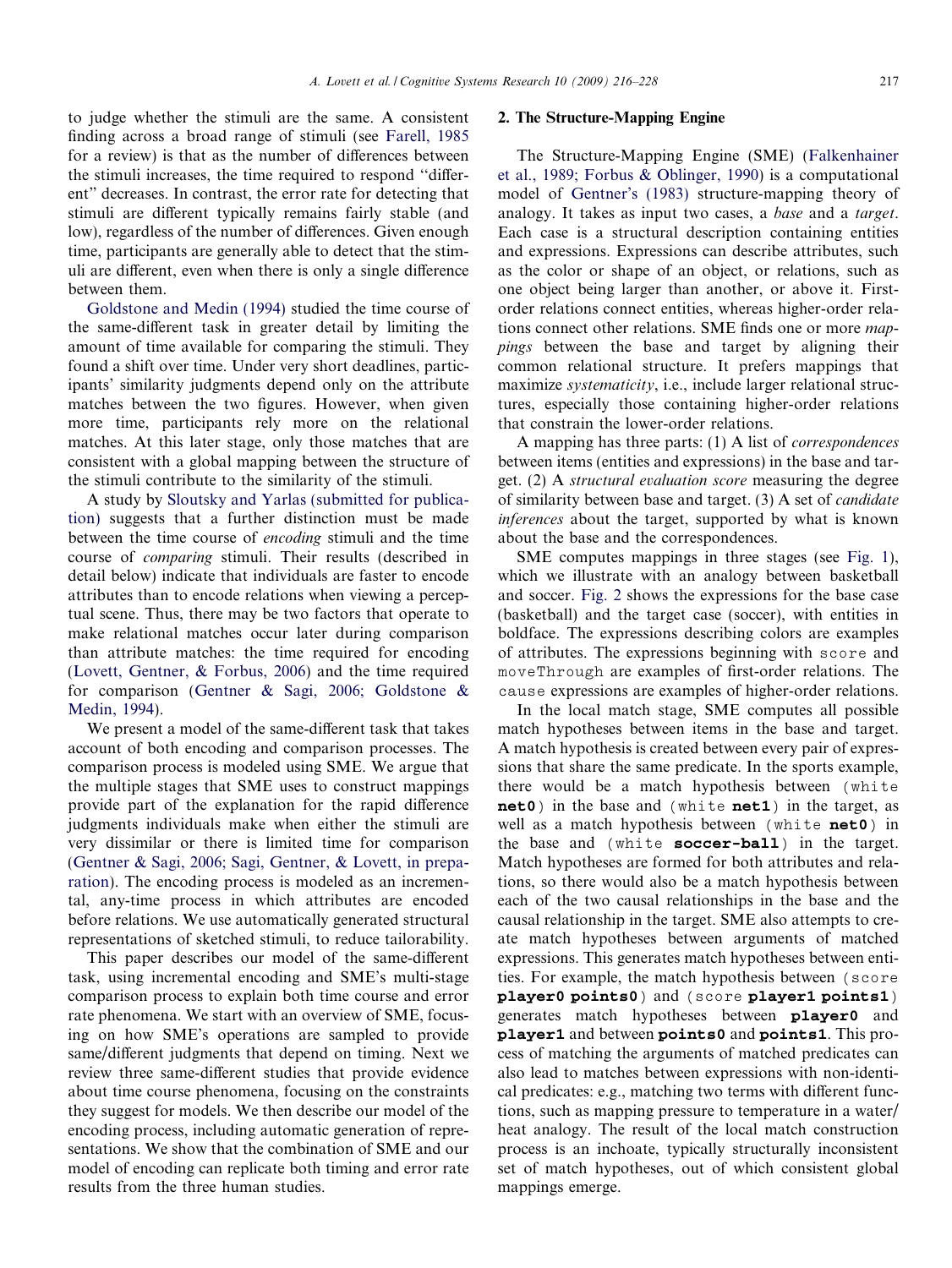<span id="page-2-0"></span>

| <b>Stage</b> | <b>What Happens</b>              | <b>Produces</b>   | Same-Different  |
|--------------|----------------------------------|-------------------|-----------------|
|              |                                  |                   | <b>Decision</b> |
|              |                                  |                   | Criterion       |
|              |                                  |                   |                 |
| Local Match  | In parallel, match hypotheses    | Forest of local   | Feature         |
| Construction | conjectured between identical    | match hypotheses. | overlap         |
|              | predicates and corresponding     | Globally          |                 |
|              | arguments                        | inconsistent      |                 |
|              |                                  |                   |                 |
| Kernel       | In parallel, find local maximal  | Kernels           |                 |
| Construction | structurally consistent          |                   |                 |
|              | overlapping structure.           |                   |                 |
|              |                                  |                   |                 |
| Mapping      | Serially find one or more global | <b>Mappings</b>   | Candidate       |
| Construction | mappings, via greedy merge       |                   | inferences      |
|              | of kernels                       |                   |                 |
|              |                                  |                   |                 |

Fig. 1. The three stages of the Structure-Mapping Engine.



Fig. 2. Possible representations for basketball and soccer.

In the kernel construction stage, SME explores structural consistency: it identifies groups of match hypotheses that represent a local overlapping piece of consistent structure. These kernels are the pieces from which global mappings can be constructed. For example, the match hypothesis between

```
(causes (moveThrough player0 basketball
net0)
(score player0 points0))
and
```
(causes (moveThrough player1 soccer-ball net1) (score player1 points1))

and all of the match hypotheses for their subexpressions will be grouped together as a kernel. Note that kernels can overlap: there will also be a kernel for (white net0) and (white net1). Thus the correspondence between net0 and net1 will be a member of both kernels.

In the mapping construction stage, SME uses a greedy merge process to combine these kernels into globally consistent mappings. Both of the kernels above, for example, will be in the same global mapping. The kernel which maps

(white  $net0$ ) to (white  $soccer-ba11$ ) is inconsistent because it puts net0 and soccer-ball into correspondence, which would violate the 1:1 constraint of structure-mapping.

A global mapping's structural evaluation score is the sum of the scores calculated for the match hypotheses. Match hypothesis scores are calculated by assigning a fixed score to each match hypothesis and then allowing scores to trickle down from match hypotheses between relations to match hypotheses between those relations' arguments, thus allowing match hypotheses that support deep aligned structure to receive particularly high scores. The mapping just described would receive a reasonably high structural evaluation score because it maps a higher-order relationship.

Candidate inferences are computed by examining unmapped base expressions that connect to the mapped structure. For example, the causal relationship between being tall and getting the ball through the net, found in the base, is not a part of our mapping. Therefore, SME will conjecture, based on the common relational structure,

(causes (tall player1) (moveThrough player1 soccer-ball net1)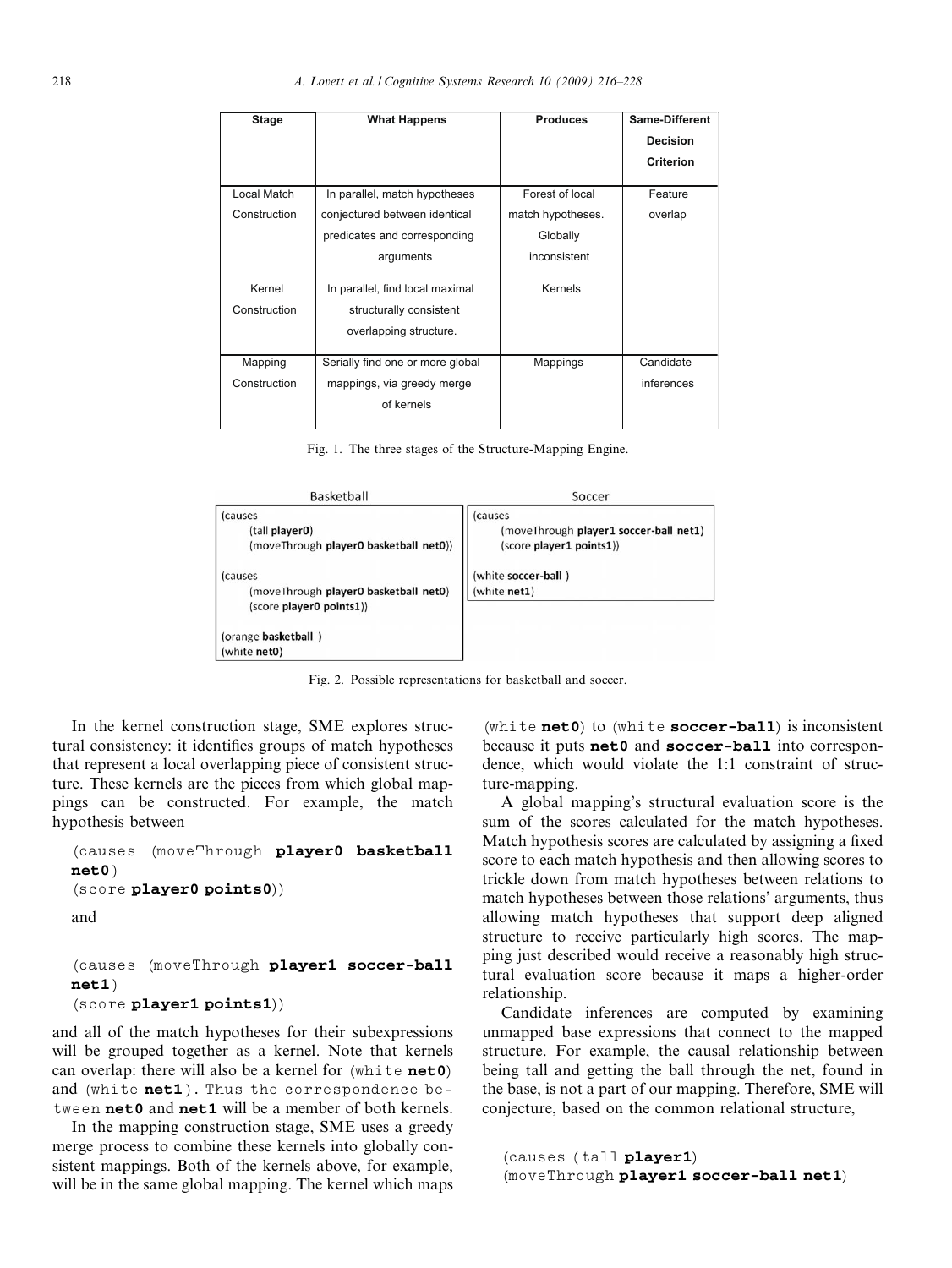In other words, because being tall helps players score in basketball, it may also help them score in soccer.

For modeling the same-different task, several features of SME's processing are important to notice (see again [Fig. 1\)](#page-2-0). First, pairs of stimuli that are very different will give rise to small sets of match hypotheses, because they simply do not have very much in common. Pairs of stimuli that are very similar (or identical) will give rise to larger sets of match hypotheses. Thus the size of the set of match hypotheses computed by SME in its first stage provides one rapid decision criterion for same-different tasks. This criterion, which we call the feature overlap, will be reasonably accurate for saying that two things are different. It will be less accurate for saying that two things are the same, since the match hypothesis network is inchoate—many of the match hypotheses may be mutually incompatible.

To compare pairs of stimuli that have moderate-to-large feature overlap, a more fine-grained decision criterion is needed. For this purpose, we can look for candidate inferences after computing the full structural alignment. A candidate inference is generated only when there is a difference connected to the common structure (in many cases an alignable difference) between the two stimuli, and hence if a candidate inference is detected, the stimuli cannot be identical. The accuracy of this decision criterion depends on the accuracy of encoding. Decisions based on the presence of candidate inferences will be slower than decisions based on the number of match hypotheses because candidate inferences appear only after all three stages of SME's operation have finished.

## 3. The same-different task

We consider three studies of the same-different task, to identify constraints on models of the task. In the first study ([Goldstone & Medin, 1994\)](#page-12-0), participants were given limited time to compare two stimuli before responding ''same" or ''different." In this study, the time limit applied to both encoding the stimuli and comparing them; thus it is not possible to distinguish between encoding time and comparison time in interpreting the results. The second study ([Sloutsky & Yarlas, submitted for publication](#page-12-0)) placed a limit only on the time available for encoding the base image, thus (partially) isolating encoding time from comparison time. The final study (Gentner  $\&$  Sagi, 2006) gave the participants unlimited time for encoding and comparison, and examined the effects of varying the alignability of the pairs of stimuli.

# 3.1. A same-different task with limited time to encode and compare

## 3.1.1. Experiment

[Goldstone and Medin \(1994\)](#page-12-0) investigated a same-different task in which the base and target images consisted of pairs of butterfly figures. Each butterfly varied along four dimensions: head shape, tail shape, body texture, and wing



Fig. 3. A base and target image from [Goldstone and Medin \(1994\)](#page-12-0).

texture. The two butterflies in the base image<sup>1</sup> differed along all four dimensions (see the left image in Fig. 3). The two butterflies in the target image were systematically varied to produce different degrees of overlap with the butterflies in the base image. For example, if the two base butterflies were classified as AAAA and BBBB (where each letter stands for a value along one of the four butterfly dimensions), a target butterfly classified as AAAB would share three features with the first base butterfly and one feature with the second base butterfly.

In some cases, the attribute matches were consistent with the best global mapping between the two images; in other cases they were cross-mapped—that is, inconsistent with the best global mapping ([Gentner & Toupin, 1986\)](#page-12-0). Goldstone and Medin referred to these as matches-in-place (MIPs) and matches-out-of-place (MOPs), respectively. For example, consider the butterflies in Fig. 3. The best global mapping between the base and target butterflies would map the AAAA butterfly to the AAAB butterfly and the BBBB butterfly to the BBBD butterfly. In this case, butterflies AAAA and AAAB share three common attributes, which qualify as MIPs. Butterflies BBBB and AAAB also share one common attribute, but because these butterflies do not correspond to each other in the best global mapping, this would be considered a cross-mapping, or MOP.

Goldstone and Medin instructed participants to ignore the relative positions of the butterflies. Thus, the only information used for comparison should be the shape or texture of the four butterfly parts (head, tail, body, wings), along with the relations that tie those butterfly parts together in a single butterfly.

## 3.1.2. Results

Goldstone and Medin ran their study under three deadline conditions that varied within subject: short (1 s), medium (1.84 s), and long (2.68 s). The primary result of interest was the effect that the number of MIPs and/or MOPs had on overall accuracy on trials where the images were different. Their chief findings are summarized in [Fig. 4](#page-4-0). In the short deadline condition, when participants had only 1 s to encode and compare the stimuli, both MIPs

 $1$  While in this study the figures were seen simultaneously, for convenience we use the terms base and target to refer to the left and right images.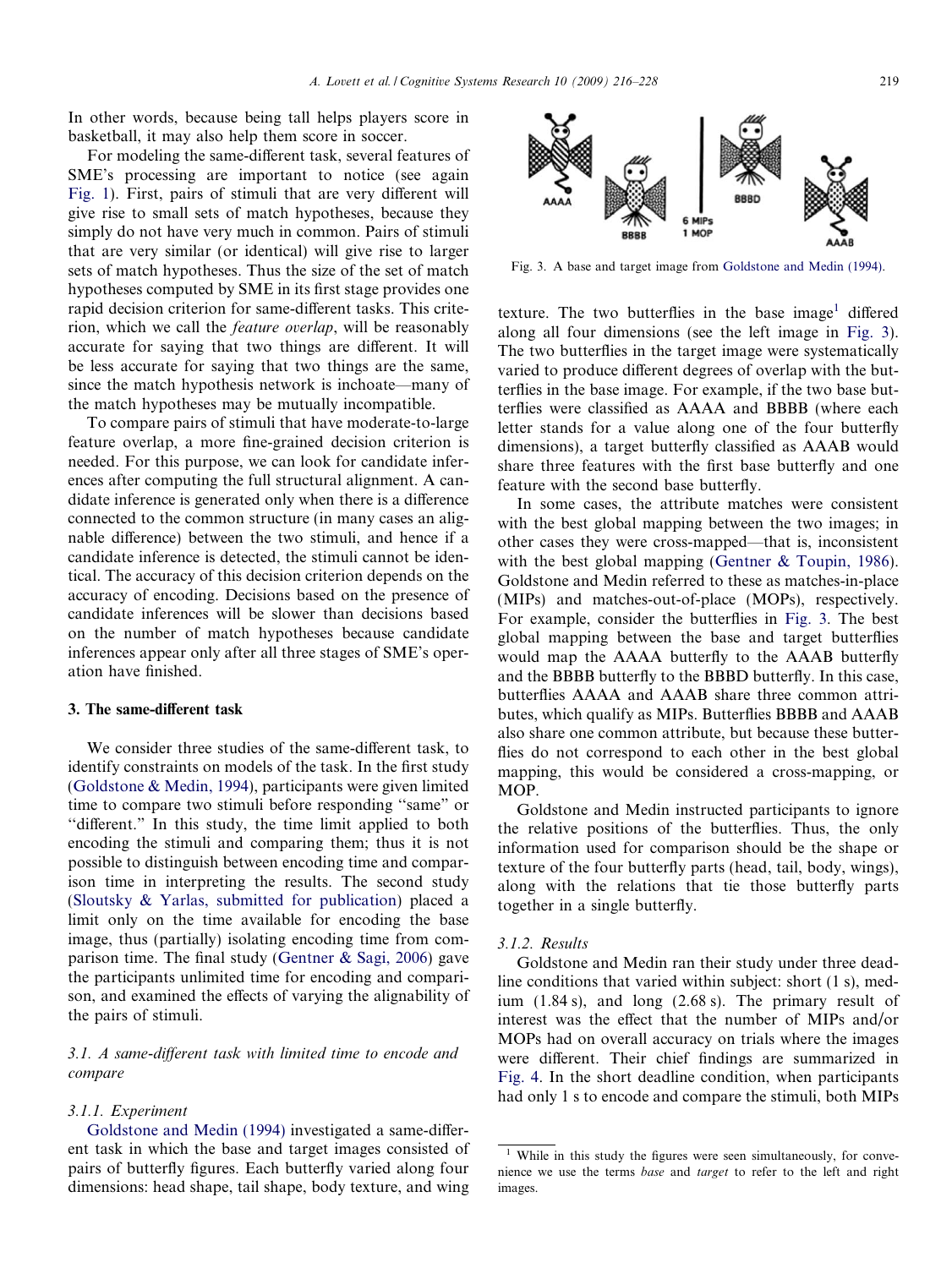<span id="page-4-0"></span>and MOPs had an equal effect on error rates. That is, participants' tendency to (incorrectly) respond ''same" when the stimuli were different increased with the number of common attributes, regardless of whether those common attributes were cross-mapped or consistent with the best global mapping. However, in the medium and long deadline conditions, the effect of MOPs decreased significantly. At long deadlines, participants were still influenced by the number of structurally consistent matches, but they were largely able to ignore the cross-mapped attributes.

## 3.1.3. Constraints on models

Goldstone and Medin's results suggest that a model of human performance on the same-different task must exhibit at least two patterns of responses, depending on the time available for encoding and comparison. When participants are given a very small amount of time for comparison (1 s), all common features between the base and target contribute to error rates equally, regardless of whether they are consistent with the overall structural alignment. When participants are given more time (1.84 or 2.68 s), the common features consistent with the structural alignment have a much greater influence on error rates than those features inconsistent with the alignment—it is as though participants no longer attended to the stray feature matches that do not belong in the alignment.<sup>2</sup>

The pattern of responses found by Goldstone and Medin is roughly consistent with SME's local-to-global matching process: early on, the feature overlap criterion, which depends on the forest of local match hypotheses, will be equally sensitive to MIPs and MOPs; but the candidate inferences produced after a full structural alignment is completed will be sensitive only to MIPs. However, because the study did not distinguish between time for encoding and time for comparison, it is unclear whether the effect of a limited time for comparison should be modeled in the encoding process or in the comparison process.

# 3.2. A same-different task with limited encoding time

#### 3.2.1. Experiment

[Sloutsky and Yarlas \(submitted for publication\)](#page-12-0) conducted a study that at least partly separated encoding time from comparison time. Instead of a simultaneous display, they used a sequential display paradigm. Participants were shown a base image for a limited amount of time, followed by a mask. Afterwards, they were shown the target image and given as much time as needed to determine whether



Fig. 4. Results from [Goldstone and Medin \(1994\).](#page-12-0)

the two images were the same. Since only the time to encode the base image was manipulated, any effects on performance can be attributed to the encoding process, not to the comparison process.

The images used by Sloutsky and Yarlas were rows of three simple objects. The three objects all had different colors. However, two of them always had the same shape. The shapes appeared in one of three relational patterns: ABA, AAB, or ABB. For example, Fig. 5 shows a base image with an ABA pattern. For each base image, there were three target images that could differ from the base image along two dimensions: attributes and relations. An element *match*  $(E+)$  contained the same attributes as the base image, in other words the same colors and shapes, while



<sup>&</sup>lt;sup>2</sup> Note that both of these patterns differ from the pattern of performing equally well regardless of the number of common features, a pattern found in most studies where participants have ample time to make their comparison [\(Farell, 1985](#page-11-0)). However, this high-accuracy pattern may simply reflect one pole of the speed-accuracy tradeoff: when participants have unlimited time to make a comparison, they can detect even a very subtle difference, but when their time is limited, the error rate increases as the number of differences decreases. Fig. 5. Stimuli from [Sloutsky and Yarlas \(submitted for publication\)](#page-12-0).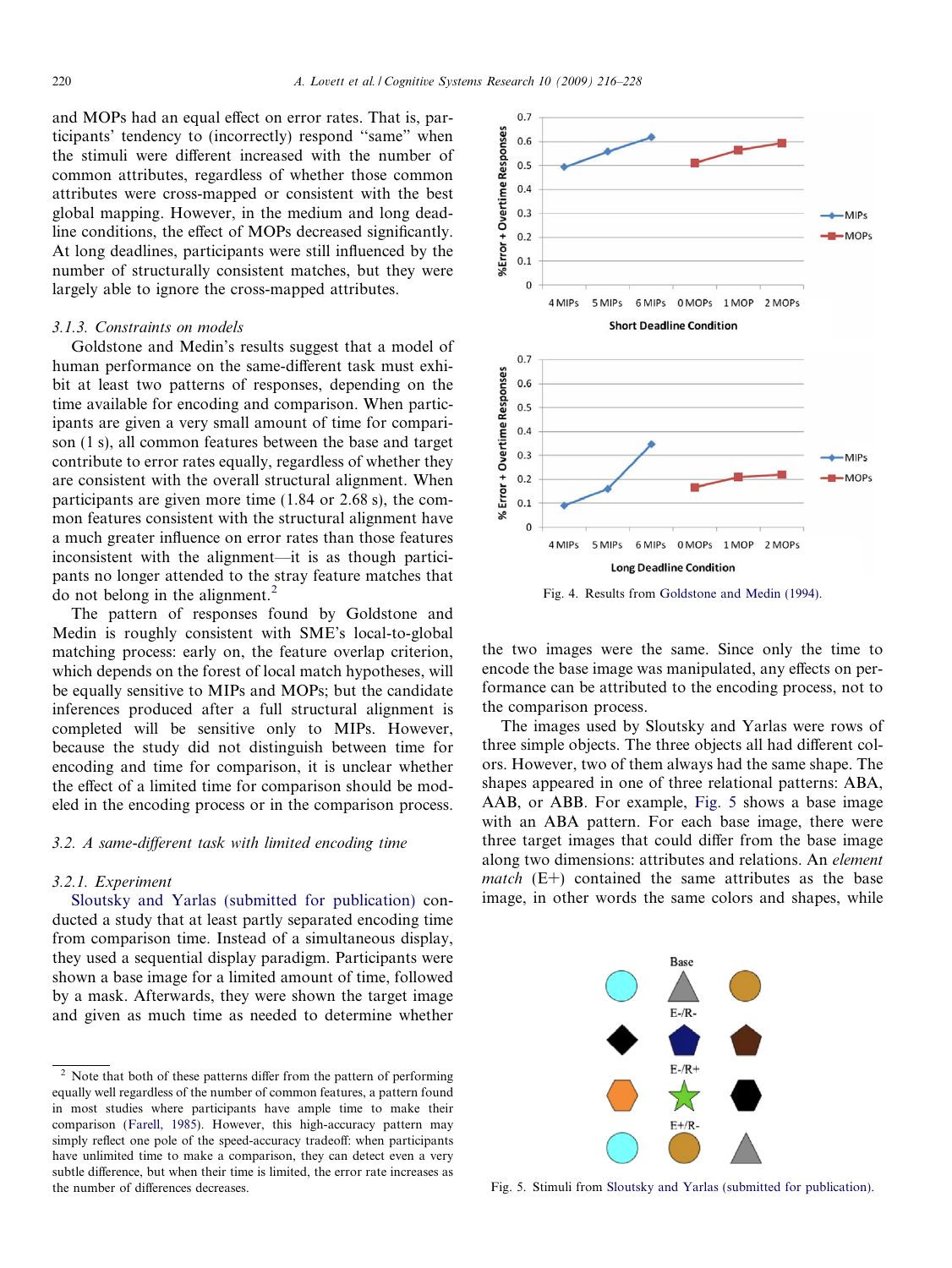<span id="page-5-0"></span>an *element mismatch* (E–) contained entirely different attributes. A *relational match*  $(R+)$  contained the same pattern of shapes (e.g., ABA and CDC), whereas a relational mis*match*  $(R-)$  contained a different pattern of shapes. A key point for our purposes is that a target with element mismatches  $(E - / R + \text{ or } E - / R -)$  could be distinguished from the base image by the attributes of the three objects; but a target image that was purely a relational mismatch  $(E + / R -)$  could only be distinguished from the base image based on the relations between the three objects.

# 3.2.2. Results

In the ample time condition, the base image was shown for 2100 ms, but in the limited time condition, the base image was shown for only 150 ms. The results are shown in Fig. 6. When participants had ample time to encode the base images, they performed at about the same level across all three target types. However, when participants had limited time to encode the base image, performance varied markedly across conditions. Targets that contained element mismatches  $(E - / R +$  and  $E - / R -$ ) showed only a small drop in performance, but targets that were purely relational mismatches  $(E+/R-)$  showed a much greater decline. In other words, when participants had limited time to encode the base image, they had much more difficulty distinguishing it from a target image that differed only in relations. These findings suggest that people encode attributes before relations.

Regardless of time available for encoding the base, participants responded ''different" more quickly after being shown the target image when it was an element mismatch—i.e., when the attributes were different (Fig. 7). These results support the priority of attributes over relations in the comparison process, consistent with [Goldstone](#page-12-0) [and Medin's \(1994\)](#page-12-0) work and with the idea of an early



Fig. 6. Response accuracy in [Sloutsky and Yarlas \(submitted for](#page-12-0) [publication\).](#page-12-0)



Fig. 7. Response times from [Sloutsky and Yarlas \(submitted for](#page-12-0) [publication\).](#page-12-0)

readout from the feature overlap stage of SME (followed later by a full structural alignment).

## 3.2.3. Constraints on models

The Sloutsky and Yarlas study suggests two additional constraints on models of the same-different task. First, it suggests that attributes are encoded before relations. Second, it suggests that the comparison process can operate over incomplete representations. Even when people were unable to completely encode the base image, the orderly results show that they were able to carry out comparisons between the partial representations and the new targets.

# 3.3. A same-different task with no time limit

## 3.3.1. Experiment

[Gentner and Sagi \(2006\)](#page-12-0) conducted a same-different task with simultaneous presentation and no time limits for encoding or comparison. In one study, the materials were images of heraldic shields (see [Fig. 8\)](#page-6-0). Participants were presented with both high-similarity pairs (the rows in [Fig. 8\)](#page-6-0) and low-similarity pairs (the columns). The highsimilarity pairs were highly alignable, containing most of the same spatial relations but differing in some small way, often a single attribute such as the color or shape of an element of the shield. The low-similarity pairs were entirely different.

# 3.3.2. Results

Unsurprisingly, participants were much faster to respond ''different" for the low-similarity pairs (consistent with [Farell's \(1985\)](#page-11-0) review). The reaction times were 1380 ms for the high-similarity pairs and 880 ms for the low-similarity pairs.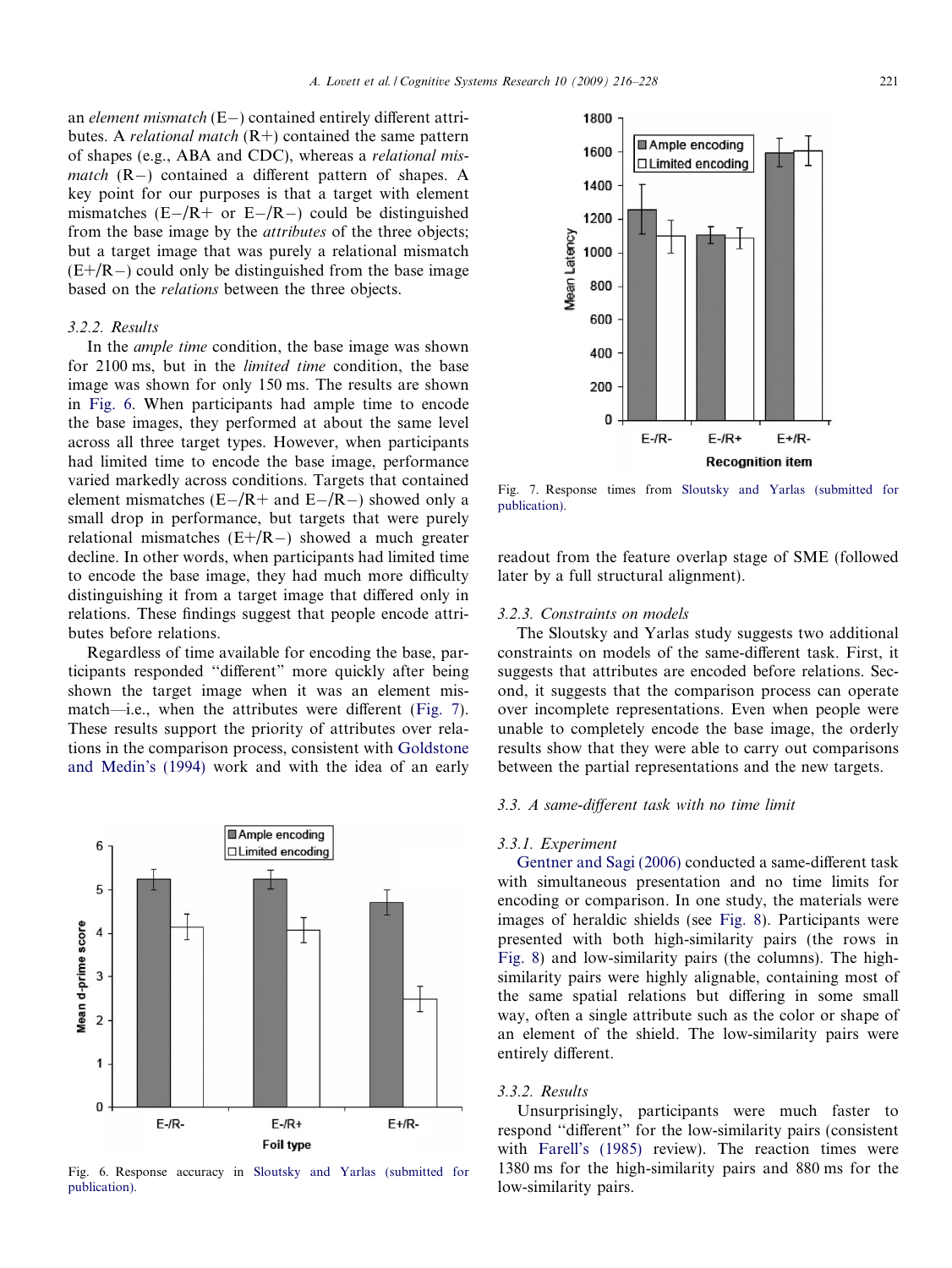<span id="page-6-0"></span>

Fig. 8. Shield stimuli from [Gentner and Sagi \(2006\).](#page-12-0)

#### 3.3.3. Constraints on models

The rapid ''different" response for low-similarity pairs is compatible with an early readout of feature overlap (number of match hypotheses) as a rapid decision criterion. If the raw feature overlap is extremely low, then the pair cannot possibly be identical ([Gentner & Sagi, 2006](#page-12-0)), and a ''different" response can be quickly given. If the number of match hypotheses is great enough so that the two items could be the same, then the process continues to a full structural alignment, resulting in a substantially slower reaction time.

Importantly, incremental encoding alone cannot explain these results. Attributes alone would be sufficient for distinguishing many of the high-similarity pairs, which often varied in a single or a few attributes. Thus, if individuals always engaged in a full comparison process but encoded and compared attributes before relations, they would be able to distinguish both the high-similarity and low-similarity pairs after encoding only the attributes. The high discrepancy in reaction times between high-similarity and lowsimilarity pairs supports the idea of a comparison process that can quickly render a rough measure of similarity.

#### 3.4. Summary of constraints

To summarize, the constraints from the three studies suggest the following model. (1) The encoding process incrementally builds up representations over time, encoding attributes before relations. (2) The comparison process involves a local-to-global structural alignment process with the following signatures. (a) Rapid difference judgments can be made for very low-similarity pairs based on there being too few feature matches between the base and target (the feature overlap criterion), without consideration for whether these matches are consistent with a structural alignment between the base and target; (b) when there is limited time provided for comparison, participants' judgments will reflect only this feature overlap criterion; (c) judgments are slower for high-similarity pairs, for which people must compute a full structural alignment between the base and target and identify particular differences.

# 4. Modeling the same-different task

We start by describing our model of encoding, and then describe in more detail how we use the model of encoding and SME together to perform the same-different task.

# 4.1. Generating encodings using CogSketch

An important methodological technique in cognitive simulation is to use automatically generated representations. Hand-coded representations can be useful for some purposes, but they suffer from tailorability. By contrast, automatically generated representations provide more constraints, since the representation for each stimulus is computed by a precisely specified algorithm. This approach is particularly strong when the same representation encoding scheme is used across multiple simulations.

For our simulations, we use CogSketch ([Forbus, Usher,](#page-11-0) [Lovett, Lockwood, & Wetzel, 2008\)](#page-11-0), an open-domain sketch understanding system, in the encoding process. Cog-Sketch automatically constructs relational descriptions of sketches drawn by a user. Modelers draw one or more glyphs, $3$  representing the objects in a sketch. CogSketch then automatically computes a number of spatial relations between the glyphs in a sketch. These include relative position, containment, and whether two glyphs are intersecting. CogSketch can also compare two glyph's shapes to see how they relate to each other, determining that two glyphs are the same shape or that one glyph's shape is a rotation, reflection, or rescaling of another. The relations and attributes encoded by CogSketch can be used to compare one sketch to another with SME. Examples of the representations that CogSketch produces and how these have been used in cognitive modeling can be found in [\(Lockwood,](#page-12-0) [Forbus, Halstead, & Usher, 2006; Lovett, Forbus, &](#page-12-0) [Usher, 2007](#page-12-0)).

The representation generated by CogSketch is the ideal representation of a sketch, modeling what a person might produce given ample time and attention. Our incremental encoding model simulates the time course of encoding such a representation. It produces an available representation, the subset of the ideal representation that is available for comparison, based on the amount of time provided for encoding. We simulate a short encoding time by including only the attributes, such as color and shape, in the available representation. We simulate a very short encoding time by

 $3$  In sketching, a glyph is the basic unit of a sketch, often corresponding to a particular shape or object drawn by the user.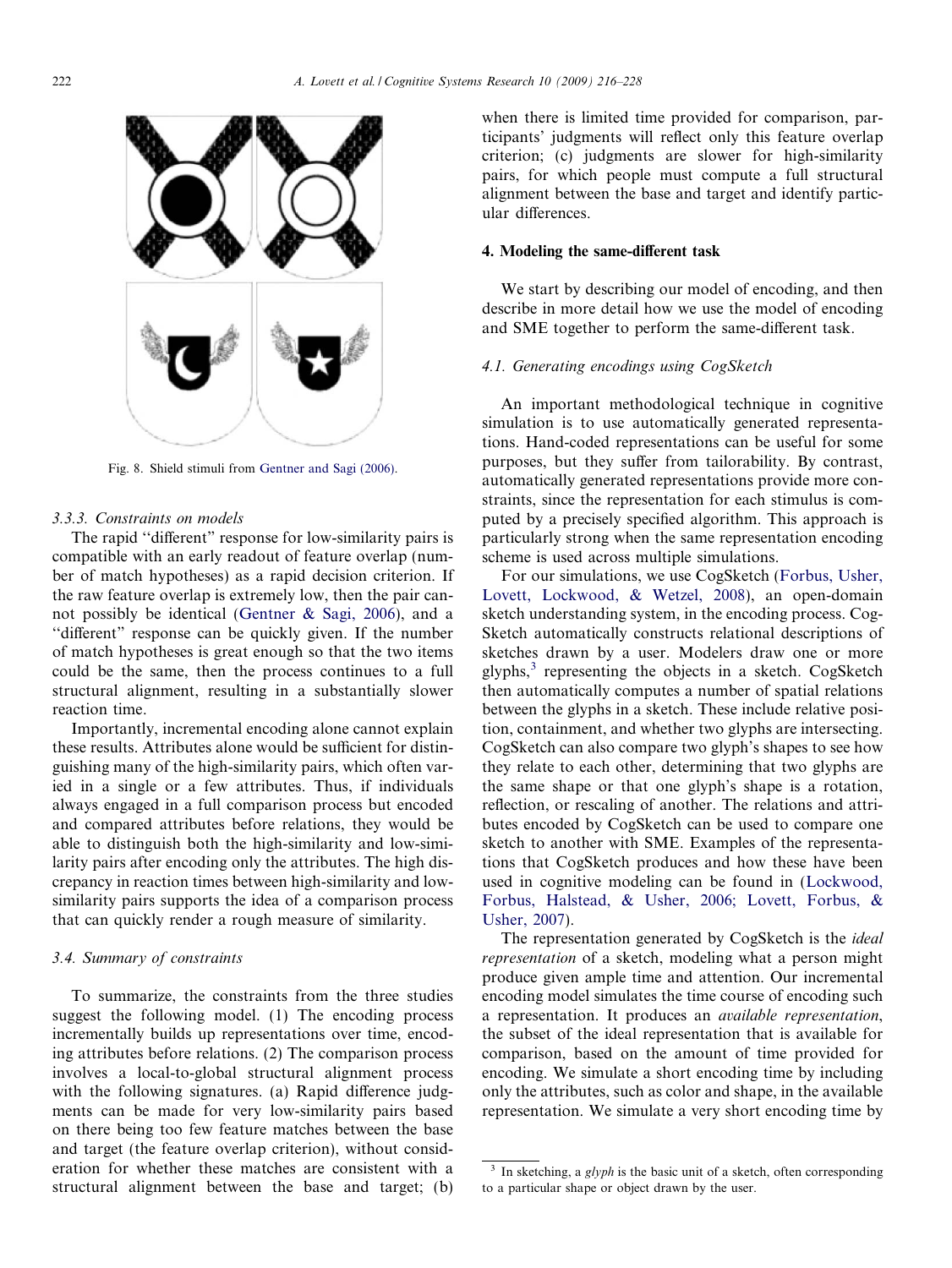including only a randomly selected subset of the attributes in the available representation. In cases where there is ample time available for encoding, the model will first produce an available representation containing only attributes and then produce a follow-up representation with both attributes and relations.<sup>4</sup>

## 4.2. Using comparison to make same-different decisions

As noted above, we use two distinct decision criteria, based on sampling SME's output at different stages in its processing (see [Fig. 1](#page-2-0)). The first is based on the overall size of the match hypothesis network constructed in the first stage, the feature overlap decision criterion. The number of match hypotheses is normalized by the size of the base and target representations. If the base and target are identical, there should be at least one match hypothesis for every element in the base and for every element in the target, so the feature overlap should be 1.0 or higher. Of course, a feature overlap slightly below 1.0 might simply indicate a failure to encode one or two elements. A feature overlap well below 1.0 should provide strong evidence that the base and target representations are different, and thus should allow a participant to give a fast ''different" response before completing the rest of the mapping. In the simulations below, we used a threshold of 0.6 for indicating fast ''different" responses.

The second decision criterion is the *candidate inference* criterion, which requires full SME processing. Since this criterion is based on a structurally consistent global mapping, it is immune to match hypotheses that are inconsistent with that mapping. Normally, the presence of any candidate inferences should indicate that the stimuli being compared are different.

We note that this model is incomplete, in that it does not detect all non-alignable differences between stimuli. That is, a difference unconnected to the aligned structure would not produce a candidate inference, and thus would not be detected by the model. However, several findings (e.g., [Gentner & Gunn, 2001; Markman & Gentner,](#page-11-0) [1996](#page-11-0)) suggest that alignable differences are more salient than non-alignable differences in comparisons. Although we have not so far found non-alignable differences to play an important role, this issue deserves further investigation.

## 4.3. Interaction between encoding and comparing

In our model of the same-different task, encoding and comparison interact as follows. As attributes are encoded, they are passed to SME. The comparison process is initiated before the full representation is built, but only the first stage (constructing the match hypothesis forest) is run at this point.<sup>5</sup> We assume that this is a fast, parallel process that can operate in parallel with continued encoding. Once all the attributes have been encoded and matched, the model checks whether the feature overlap has fallen below a set criterion (0.6). If the feature overlap is below the threshold, indicating that the two stimuli have far too few feature matches to be identical, a ''different" judgment can be quickly rendered. Otherwise, the process continues.

Once the relations are encoded and SME has relations available, the comparison process continues through the other stages to a full structural alignment. At this point, candidate inferences are available, and more subtle differences can be detected.

## 5. Simulation experiments

We now describe three experiments in which we simulated the same-different tasks described above. The assumptions made in simulating the three experiments are described in [Fig. 9.](#page-8-0)

# 5.1. Simulating a same-different task with ample time

# 5.1.1. Simulation

We begin by simulating the heraldic shield same-different task from [Gentner and Sagi \(2006\)](#page-12-0) because, while it used the most complex stimuli, it is actually the most straightforward to simulate [\(Sagi et al., in preparation\)](#page-12-0).

The original heraldic shields ([Gentner & Sagi, 2006](#page-12-0)) contained a number of complex images that CogSketch would have had difficulties representing. Therefore, we constructed a new set of heraldic shields by replacing each complex object with a basic geometric shape, while maintaining the original spatial relations between the objects within the shields. Contrast [Fig. 10](#page-8-0) with [Fig. 8](#page-6-0) for an example. We ran a new set of participants on the samedifferent task using these simplified shields to ensure that the high-similarity/low-similarity differences would be maintained. Participants were able to respond ''different" in 910 ms for the low-similarity shield pairs, but they required on average 1270 ms for the high-similarity shield pairs.

The heraldic shield stimuli were created in PowerPoint. They were then imported into CogSketch. CogSketch automatically created a glyph for each PowerPoint shape and computed the spatial and shape relations between glyphs, as well as shape and color attributes for each glyph.

<sup>&</sup>lt;sup>4</sup> A further step would be to prioritize the encoding order according to the salience/psychological availability of particular predicates, but for now we have kept the model as simple as possible.

<sup>5</sup> We could also explore the possibility that some attribute kernels might be computed at this point (that is, that SME might enter its second stage and begin computing kernels before relations had been encoded). Then, after relations are encoded, new kernels could be created and the mapping could be updated, as when SME operates incrementally [\(Forbus,](#page-11-0) [Ferguson, & Gentner, 1994](#page-11-0)). For the present set of studies, the results would not differ if this were the case.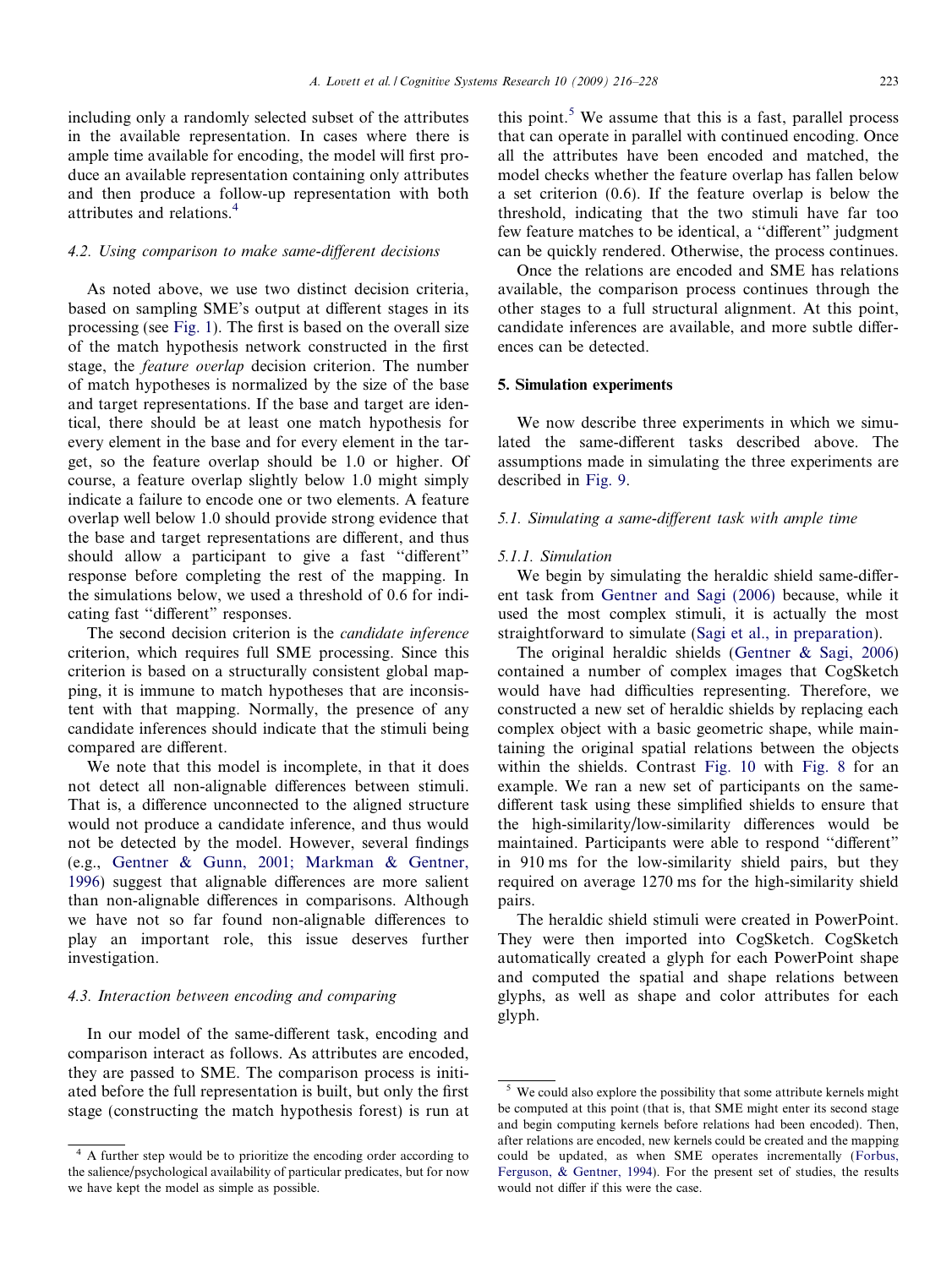<span id="page-8-0"></span>

| Task                        | Condition               | Representation           | <b>Decision Criterion</b>                 |
|-----------------------------|-------------------------|--------------------------|-------------------------------------------|
| <b>Butterflies</b>          | Short Deadline          | Attributes only          | Feature overlap                           |
| (Goldstone &<br>Medin 1994) | Medium/Long<br>Deadline | Complete                 | Feature overlap &<br>Candidate inferences |
| <b>Three Shapes</b>         | Limited encoding        | Partial (1-4) attributes | Feature overlap &                         |
| (Sloutsk & Yarlas,          | time                    | for base                 | Candidate inferences                      |
| submitted)                  | Ample encoding<br>Time  | Complete                 | Feature overlap &<br>Candidate inferences |
| <b>Heraldic Shields</b>     | Unlimited               | Complete                 | Feature overlap &                         |
| (Gentner & Sagi,            | encoding time           |                          | Candidate inferences                      |
| 2006)                       |                         |                          |                                           |

Fig. 9. Assumptions made for each of the three simulated studies. The short and long deadlines in the butterfly study refer to time for both encoding and comparison.



Fig. 10. Simplified shield stimuli.

## 5.1.2. Results

We presented the model with 24 high-similarity and 24 low-similarity pairs. As expected, the feature overlap (match hypotheses) scores were far lower for the low-similarity shield pairs. The low-similarity pairs received an average score of .45, while the high-similarity pairs received an average score of 1.12. 85% of the low-similarity pairs received a score below the .60 threshold for fast ''different" responses, while 0% of the high-similarity pairs resulted in a fast response. These results match the finding that participants responded ''different" faster for the low-similarity pairs.

When the feature overlap criterion does not provide an answer, the candidate inference criterion is used. In this simulation, our model was able to find at least one candi-



Fig. 11. Stimulus sketched for the [Sloutsky and Yarlas \(submitted for](#page-12-0) [publication\)](#page-12-0) simulation.

date inference in every comparison, indicating that, given sufficient time, the model could always correctly respond ''different."

# 5.2. Simulating a same-different task with limited encoding time

## 5.2.1. Simulation

To simulate the [Sloutsky and Yarlas \(submitted for pub](#page-12-0)[lication\)](#page-12-0) study, we sketched six base images (see Fig. 11 for an example), along with the  $E - /R -$ ,  $E - /R +$ , and  $E + /R$ target images for each base. We sketched two base images for each of the three relational patterns (ABA, AAB, ABB). R- (relational mismatch) target images for these bases used each of the other two patterns. Thus, the six stimulus sets covered all possible combinations of relational patterns in the base and target images. Because there is no theoretical or functional difference between one shape or color and another, these six stimulus sets were sufficient for our simulation.

As in the previous study, CogSketch automatically computed spatial and shape relations between the glyphs, along with attributes. However, for this simulation, CogSketch also computed positional attributes for each glyph (firstShape, secondShape, or thirdShape), representing where in the row each shape was located.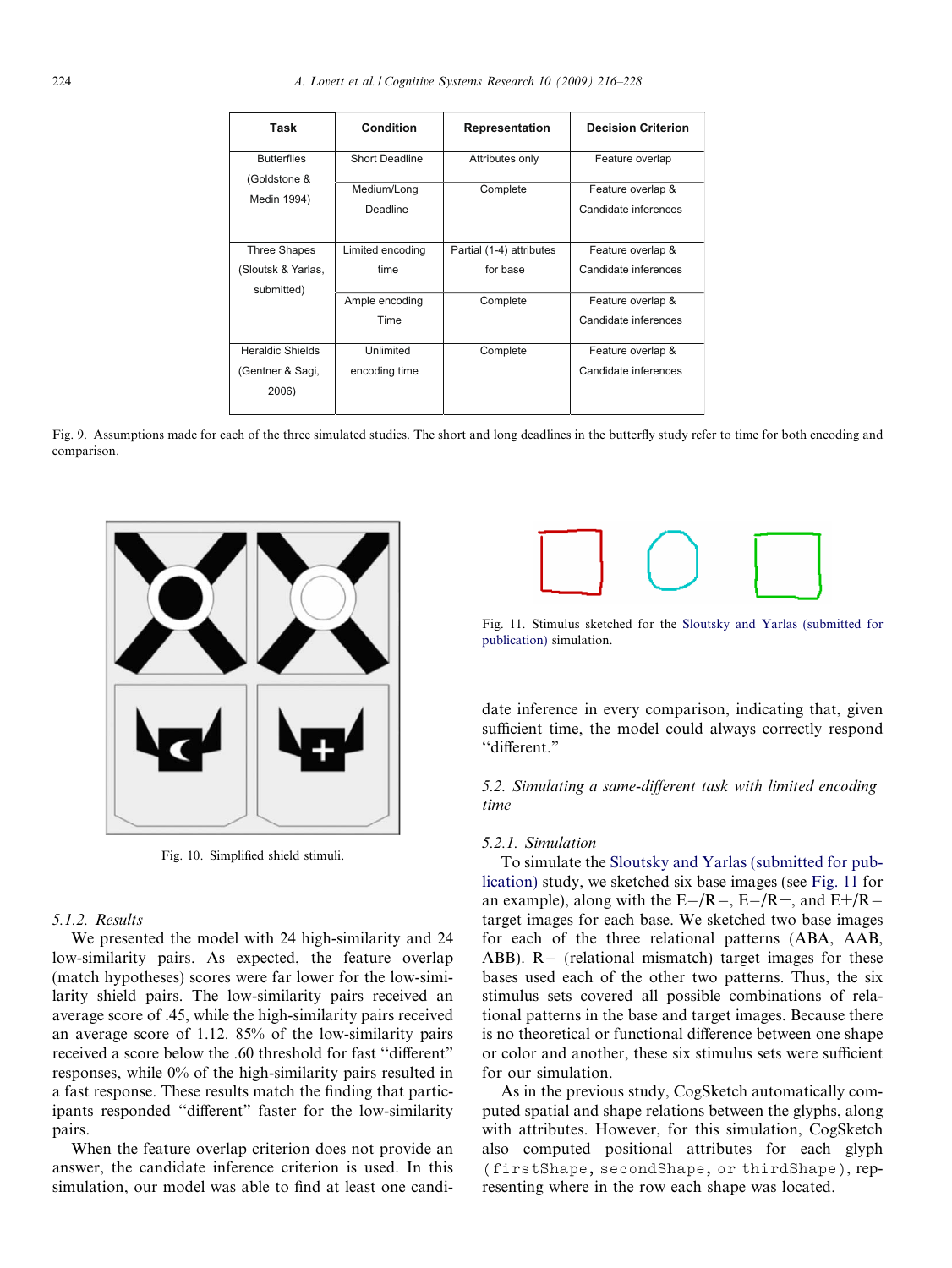For the ample encoding condition, in which participants had 2100 ms to encode the base image before it was masked, our encoding model fully encoded the base image. In the limited encoding condition, participants were given only 150 ms to encode the base image. To simulate this extremely limited encoding time, our model encoded a random subset (1–4 elements) of the attributes from the ideal base representation.

# 5.2.2. Results

Because the attributes encoded in the limited encoding time condition were chosen randomly, we ran the limited encoding time simulation 30 times for each base image/target image combination and averaged the results. Afterwards, we averaged the results across the six stimulus sets to get overall results. The error rate results are shown in Fig. 12 (compare this to the human results in [Fig. 6\)](#page-5-0). Because participants had unlimited time to make the comparison in this task, error rates were based on failure to distinguish between the base and target using either decision criterion.

The simulated error rates line up well with the human results found by Sloutsky and Yarlas. Given ample time to encode the base, participants were highly accurate in distinguishing the target from the base for all target types. When there was limited time to encode the base, accuracy went down a small amount for the E– targets, the targets that differed from the base in their attributes. However, the accuracy went down much more for the  $E+ / R -$  targets, the targets that differed from the base only in their relations.

We also simulated the reaction times for the same-different judgment. As in the previous simulation, fast responses were assumed for cases when the feature overlap score fell below 0.6. The results are shown in Fig. 13 (compare this to [Fig. 7](#page-5-0)). The model correctly predicted that the response time would be faster for the E- target images (the attribute mismatches) than for the  $E+/\mathbf{R}$  - target images (the relational mismatches), regardless of the encoding time condition.



Fig. 12. Predicted error rates in the [Sloutsky and Yarlas \(submitted for](#page-12-0) [publication\)](#page-12-0) simulation.



Fig. 13. Predicted reaction times in the [Sloutsky and Yarlas \(submitted](#page-12-0) [for publication\)](#page-12-0) simulation.

# 5.3. Simulating a same-different task with limited comparison time

#### 5.3.1. Simulation

[Goldstone and Medin's \(1994\)](#page-12-0) butterfly experiment is more difficult to simulate because the stimuli relied on a certain amount of semantic knowledge. Participants had to be able to segment the butterflies into four parts (head, tails, body, and wings) and assign attributes based on the shape or texture of each part. To simplify this task, we sketched each butterfly as four glyphs, corresponding to the four parts. Because there is no particular significance to one feature or another, we replaced all butterfly part attributes with colors. We used a different set of colors for each of the different butterfly parts to ensure that there would be no cross-mappings between, say, one butterfly's head and another butterfly's tail. After drawing four glyphs for a butterfly's four parts, we grouped them together using CogSketch's manual grouping function. This causes Cog-Sketch to create a new group glyph and assert part-whole relations between the individual glyphs and the group glyph in its representation.

We sketched a single base image (Fig. 14) and 13 target images, representing the variations of MIPs and MOPs examined by Goldstone and Medin in their study. In the original study, the base images varied in the shape or texture assigned to each butterfly part. However, because there is no theoretical difference between one shape or texture and another in the original study and no functional difference between one color and another in our simulation,



Fig. 14. Stimulus sketched for the [Goldstone and Medin \(1994\)](#page-12-0) simulation.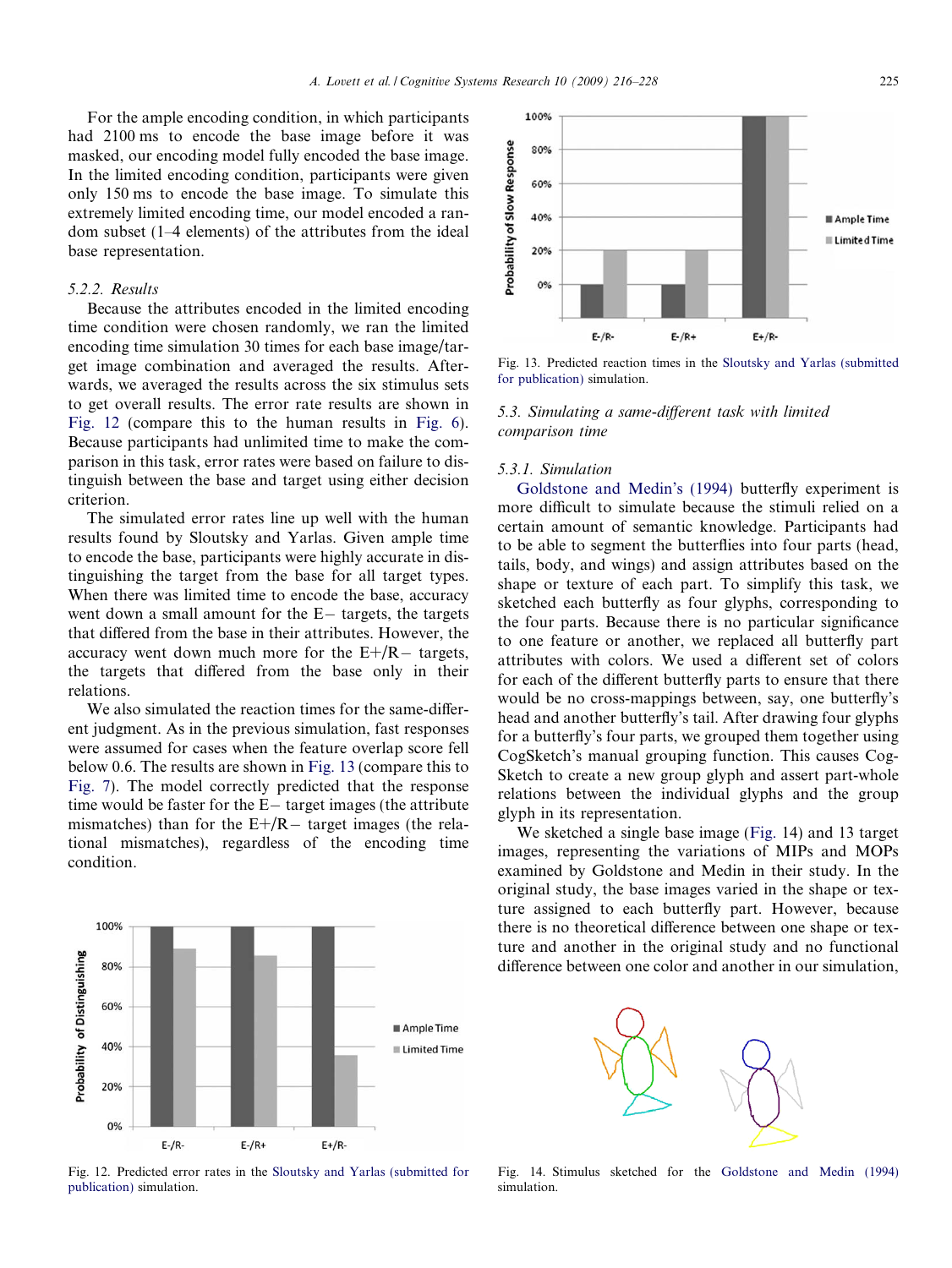a single base image is sufficient for simulation. Since participants were instructed to ignore the relative positions of the butterflies, the spatial relations that CogSketch normally computes between glyphs were not included. Only the attributes of the individual glyphs (colors) and the part-whole relationships that tied the parts of a butterfly together were included.

To conduct this simulation, we assumed that in the short deadline condition, participants only had time to compute the feature overlap between the base and target. In the medium and long deadline conditions, participants would have had time to encode relations and calculate the candidate inferences between the base and target. Because samedifferent judgments had to be made under a tight deadline, we assume that in both cases, as the evidence for ''different" decreased (as the feature overlap rose towards 1.0, and as the number of candidate inferences fell towards 0), the error rate would increase.

## 5.3.2. Results

As in the original study, we focused on the effect that adding one or two MIPs (attribute matches consistent with the global mapping) or MOPs (attribute cross-matches) had on the decision criteria. Our results are shown in Fig. 15 (compare to the human results in [Fig. 4](#page-4-0)). As the graph shows, when the model was only able to compute a feature overlap score, MIPs and MOPs contributed equally to that score. Each MIP or MOP increased the number of match hypotheses between attributes in the base



Fig. 15. Results from the [Goldstone and Medin \(1994\)](#page-12-0) simulation.

and target. However, after SME computed a global mapping between the base and target, only the MIPs contributed to the perceived similarity of the stimuli, as indicated in a drop in the number of candidate inferences detected.

## 6. Related work

[Evans \(1968\)](#page-11-0) was the first to show that analogical comparison could be modeled in the visual domain. His early system was able to solve geometric-analogy problems, i.e., problems of the form ''A is to B as C is to...?" Evans' system was an important milestone historically, but it was only designed to model the output behavior of people (i.e., to choose the same answer that people did). It performed analogical mapping via brute-force search, and thus it could not be used to produce predictions of human timing data.

[Goldstone's SIAM model \(1994\)](#page-12-0) is a connectionist model of similarity which builds upon the idea of analogical mapping. It uses an interactive activation process between features and objects. [Goldstone and Medin](#page-12-0) [\(1994\)](#page-12-0) used SIAM to successfully replicate the results from their butterfly same-different task, thus demonstrating that it could explain the time course of similarity in that task. However, SIAM was limited in two respects: (1) it could only perform similarity comparisons, not abstract analogical mapping; and (2) it operated on hand-coded representations. Rather than simulating the encoding process, Goldstone and Medin made the assumption that the base and target images would be encoded in their entirety before the comparison process began.

Recently, it has been argued that SIAM models similarity more accurately than SME because it can account for the effect of attribute cross-matches (MOPs) on similarity. [Larkey and Markman \(2005\)](#page-12-0) conducted a study in which participants were shown pairs of images and asked to rate their similarity on a numerical scale. Each image consisted of two geometric shapes that varied along two dimensions: shape and color/texture. The experimenters found that participants' similarity scores increased for every common attribute between the two images being compared. Even those common attributes that were not part of the best overall global mapping between the shapes, i.e., the MOPs, contributed to similarity, although MIPs contributed more. In contrast, SME's structural evaluation scores are based only on those correspondences found within the global mapping.<sup>6</sup> The experimenters argued that this result demonstrated a weakness of SME as a model of similarity.

 $6$  This critique does not characterize SME entirely correctly. While it is true that attribute cross-matches (MOPs) like those described in this study do not affect SME's mappings, it is possible for relation cross-matches to affect mappings. In particular, when match hypotheses are first constructed and scored, a match hypothesis may receive initial support from a parent match hypothesis (a match hypothesis between relations whose arguments are matched in the present match hypothesis), even though that parent match hypothesis may not end up in the same global mapping.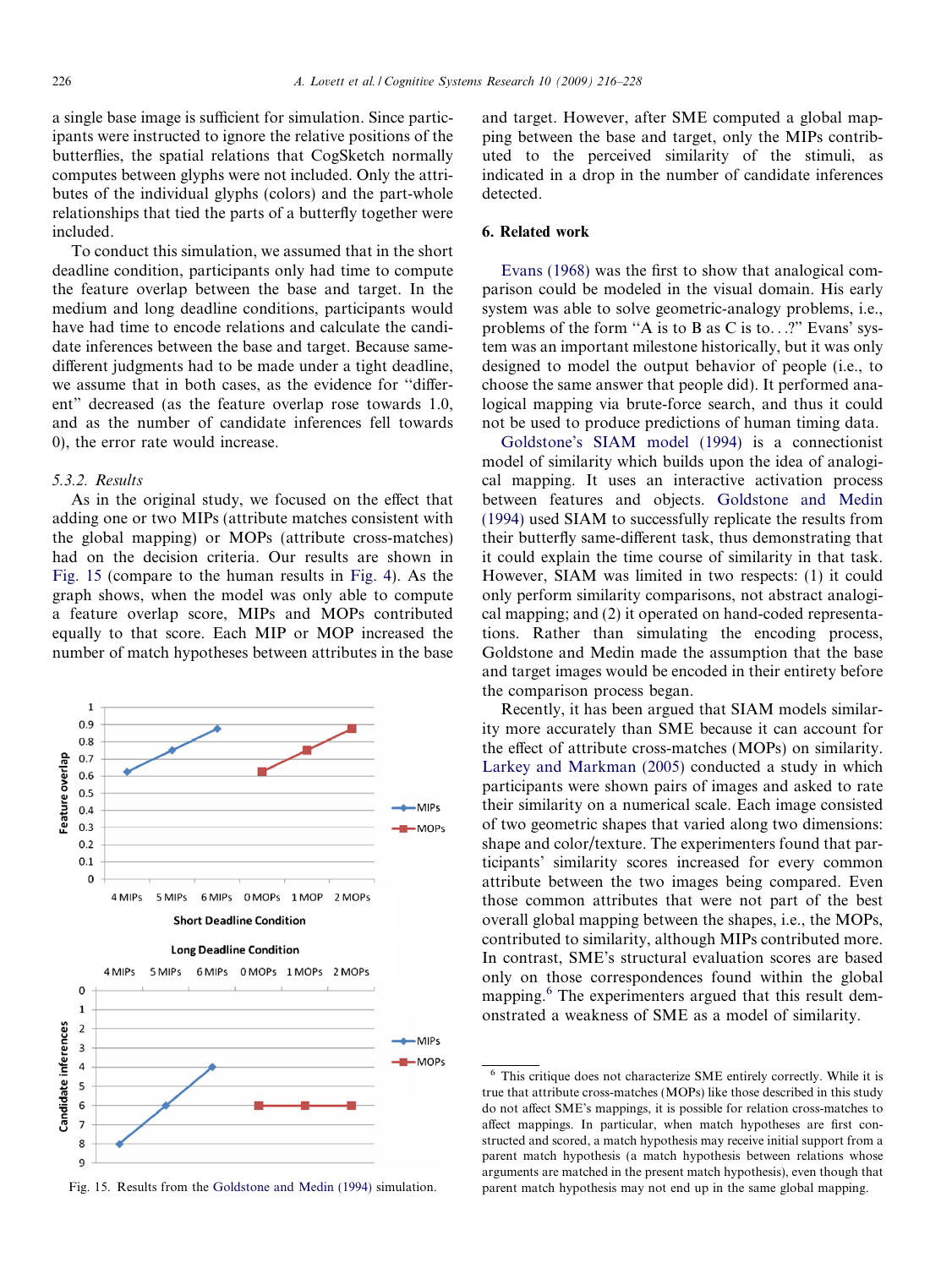<span id="page-11-0"></span>We believe there are two problems with this critique. First, we believe that when participants compare simple stimuli with very little structure, they are more likely to attend to commonalities outside of the mapping between the stimuli. This is particularly true when participants are instructed to rate similarity among many very simple pairs, a task that encourages them to search for any factor that can differentiate the pairs. Essentially, we believe that the actual global mappings are so trivially small that participants implicitly see further criteria, such as the presence of a second possible mapping, on which to rate the pairs. We suspect that as the complexity of the stimuli increases, the influence of MOPs will decrease.

In addition, we believe that in [Larkey and Markman's](#page-12-0) [\(2005\)](#page-12-0) comparison of the computational models, they are failing to distinguish between the mapping process and the similarity function. Because SIAM is a connectionist model, its output is a set of node activations. In order to produce a similarity measure from this, a similarity function is run over all the activations. Nodes that are more active, such as those consistent with the best overall mapping (MIPs), are weighted more highly than nodes which are less active, such as those inconsistent with the overall mapping (MOPs). Thus, the prediction that MIPs will contribute strongly to similarity while MOPs will contribute weakly is as much a product of this function as it is a product of the mapping process itself.

The output of SME is a structurally consistent mapping between elements in the base and elements in the target. SME's similarity score is based upon the elements in and the structural depth of this mapping. However, in order to compute the mapping, SME finds all possible correspondences between the base and target. Thus, it would be quite easy to apply a similarity function to a completed SME mapping that allowed correspondences not in the mapping to contribute. Such a function, like the one used in SIAM, could weight correspondences outside of the mapping lower than correspondences within the mapping. However, until there is more evidence that MOPs play a significant role in similarity, we believe it is better to leave SME's similarity score unchanged.

# 7. Discussion

By combining an incremental encoding process with SME's multi-stage analogical mapping process, our model explains results across three same-different tasks that vary in the time available for encoding and comparing the stimuli. The encoding process (using CogSketch) computes representations automatically from stimuli that are similar or identical to those shown to human participants. The comparison process makes use of the multiple stages in the Structure Mapping Engine to compute decision criteria whose profiles (including accuracy) vary according to the time available for comparison. Because SME's operation here uses the same processes that have been used to simulate a large set of analogical tasks, the simulations demonstrate that low-level perceptual similarity judgments can be made using the same comparison process used in high-level analogical reasoning.

Because our model of similarity distinguishes between the encoding and comparison processes, it is able to make a more complete set of predictions than models that begin with a fully encoded representation. Any time participants have ample time and resources, their similarity comparisons should be based on the best global mapping between the stimuli being compared (we believe the question of whether MOPs should contribute to similarity remains open). However, any task that interferes with either participants' perception of the stimuli or their comparison of the stimuli will result in their computing a more superficial comparison based primarily on the attributes common to the stimuli. Thus far, studies have demonstrated this effect when there is limited time for encoding stimuli [\(Sloutsky &](#page-12-0) [Yarlas, submitted for publication\)](#page-12-0), or when there is limited for both encoding and comparing [\(Goldstone & Medin,](#page-12-0) [1994](#page-12-0)). However, no study has yet isolated the comparison task from the encoding task and demonstrated the predicted effect when there is limited time only for comparison. We believe this is an important direction for further studies of the time course of similarity.

# Acknowledgement

This work was supported by NSF SLC Grant SBE-0541957, the Spatial Intelligence and Learning Center (SILC).

#### References

- Dunbar, K. (1999). The scientist in vivo: How scientists think and reason in the laboratory. In L. Magnani, N. Neressian, & P. Thagard (Eds.), Model-based reasoning in scientific discovery. Minneapolis, MN: University of Minnesota Press.
- Evans, T. (1968). A program for the solution of geometric-analogy intelligence test questions. In M. Minsky (Ed.), Semantic information processing. Cambridge, MA: MIT Press.
- Falkenhainer, B., Forbus, K. D., & Gentner, D. (1989). The structuremapping engine: Algorithm and examples. Artificial Intelligence, 41, 1–63.
- Farell, B. (1985). Same-difference judgments: A review of current controversies in perceptual comparisons. Psychological Bulletin, 98, 419–456.
- Forbus, K., Ferguson, R., & Gentner, D. (1994). Incremental structuremapping. In Proceedings of the 16th annual meeting of the cognitive science society.
- Forbus, K., & Oblinger, D. (1990). Making SME greedy and pragmatic. In Proceedings of the 12th annual meeting of the cognitive science society.
- Forbus, K., Usher, J., Lovett, A., Lockwood, K., & Wetzel, J. (2008). CogSketch: Open-domain sketch understanding for cognitive science research and for education. In Proceedings of the fifth eurographics workshop on sketch-based interfaces and modeling. Annecy, France.
- Gentner, D. (1983). Structure-mapping: A theoretical framework for analogy. Cognitive Science, 7, 155–170.
- Gentner, D., & Gunn, V. (2001). Structural alignment facilitates the noticing of differences. Memory and Cognition, 29, 565–577.